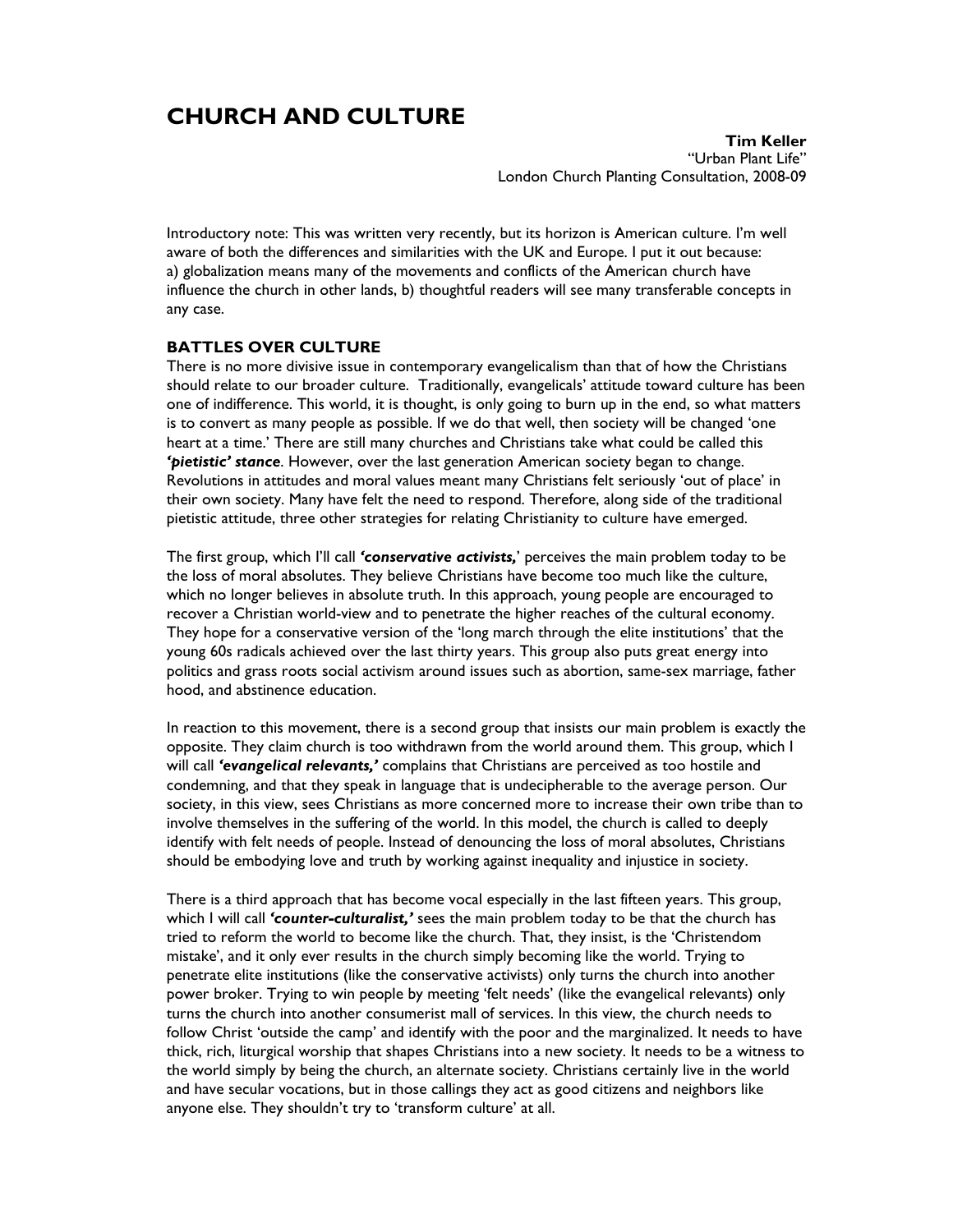These four groups are like tectonic plates, along which major and minor eruptions and quakes happen constantly. They are all calling the church to do different things, and they regularly attack each other. Their claims and practices are highly confusing to undecided observers.

### **AN APPRECIATION**

The first thing we notice about these four different approaches is how, looked at 'from 30,000 ft', they are so complementary to each other. Is the lack of very vibrant, effective evangelism a major problem? Of course. The high point of evangelicals' greatest influence in American society was in the 1830s, after a series of powerful revivals had swelled churches numbers and vigor. Is it a major problem that Christians are vastly under-represented in many sectors of the cultural economy? Absolutely. In the visual arts, literature and poetry, theater and dance, academic philosophy, legal philosophy, academic think tanks, major research universities, leading opinion magazines and journals, high-end journalism, most of the major foundations, public television, film, and high-end advertising agencies— there are few or no recognizably Christian voices. Where there are the individual exceptions, they are just that—lone individuals. They do not operate within dense social networks that support, encourage, and sharpen one another.

Is it a major problem that the evangelical church essentially exists in a sub-culture, not able to speak the gospel intelligibly to most Americans, and perceived to be only concerned to increase their own power rather than the common good? Of course it is. Early Christian bishops in the Roman Empire were so well-known for identifying with the poor and weak that eventually, though part of a minority religion, they were seen to have the right to stand and speak for the local community as a whole. Caring for the poor and the weak became, ironically, a major reason for the cultural influence the church eventually came to wield. If the church does not identify with the marginalized, it will itself be marginalized. That is God's (and poetic) justice.

Is a major part of the problem the thin-ness of our Christian communities? This is seen when evangelical Christians refrain from drinking alcohol but are as individualistic and consumeristic, as materialistic and caught up in power pursuits, as everyone else. Of course, that is an enormous problem. The counter-culturalist critique of evangelicalism's shallowness and cultural assimilation is very telling.

Every one of these groups articulates a crucial and irreplaceable part of what is wrong with our church's relationship to culture.

#### **SO WHAT'S GOING WRONG?**

And yet, despite the accuracy of all their core insights, each of these parties differ sharply, even violently, from the others in strategy and practice. The pietists, counter-culturalists, and conservative activists all think 'contextualization' is very bad, while evangelical relevants believe it is crucial. The pietists and conservative activists not only vote Republican but question the spiritual condition of anyone who doesn't. Meanwhile the counter-culturalists vote Democrat and the relevants split their vote. Pietists and relevants appreciate church growth literature, but the other parties absolutely loathe it. Relevants and counter-culturalists give major emphasis to social justice while the other two groups believe that is the 'social gospel' or even a capitulation to Marxism. Pietists and counter-culturalists are extremely pessimistic about any cultural change for the good, while conservative activists and evangelical relevants are very hopeful. Their fundraising literature is based on the claim that they can change things.

If from a top-level view, their main insights seem complementary, why the sharp contentions and even hostility between them?

*1. An unbalanced view of themselves.* The first reason for all the disagreement is that each group is responding more to the other Christian parties than to the culture. Instead of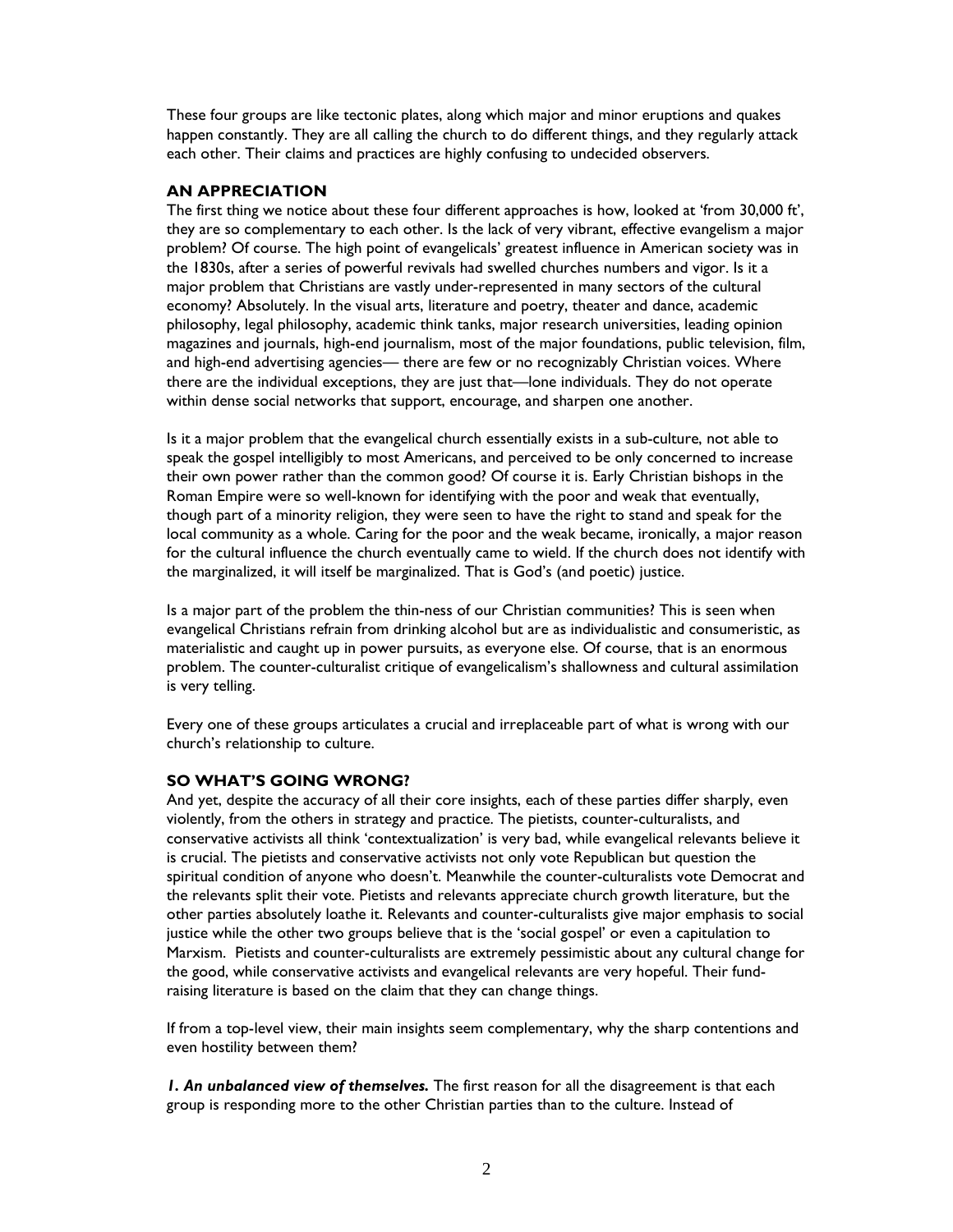formulating a ministry stance toward the world, they are defining themselves over against each other. They are *not* like those Christians over there. Because they do this, they exaggerate the imbalances in the other groups, and, because they do that, they are blind to their own.

Conservative activists tend to see emphasis on social justice to be 'social gospel' so they make little provision for it. But what a problem that is for them. They show so little concern about identifying with the marginalized that their efforts to bring the Christian world-view into the public sphere is being met with enormous resistance, and with cries of 'theocracy' and 'fascism.'

Pietists are very dismissive of any talk of 'contexualization'. The old-fashioned gospel is fine for them. Yet because they are afraid to spend a lot of time listening deeply to the culture, they end using the gospel to answer questions that people aren't asking. Contextualization is *not* giving people what they want to hear. It is giving them Biblical answers (which they may not want to hear) to the questions they are actually asking. Ironically, a fear of contextualization means that this group is often ineffective at their *summum bonum*, evangelism, especially in the more nontraditional parts of our society.

Evangelical relevants are dismissive of the conservatives' and the counter-culturalists' emphasis on creeds, tradition, and liturgy. They have stressed 'contemporary worship' only, and discovered, to their shock, that many young people craved the supposedly irrelevant forms of the past.

Counter-culturalists also over-react to the other approaches. Often they assess all political activism as just a power-play, the 'Christendom' mistake of trying to make the world like the church. But was the abolitionist movement a power play? That was certainly a political movement. To say 'we must never try to change the culture' is simply an over-reaction. No one can live in the world *neutrally.* Culture is living out what we truly worship, and everyone is worshipping something. Simply to work and live in the world, without sealing our faith off from our work, *will* transform culture.

2. An insufficient grasp of the whole Biblical plot-line. Don Carson's new book *Christ and Culture Revisited* (Eerdmans, 2008) looks at the historic and present strategies that Christians have taken with regard to culture. Carson weighs all the models and also finds each one to be reductionistic—too exclusively centered on one emphasis and so closed off from the insights of other groups. But his diagnosis for the cause of this phenomenon is that each approach is insufficiently Biblical.

The Bible's narrative arc is—creation, fall, redemption, and restoration. Pietists are strong on redemption but ignore the goodness (and therefore the importance) of cultivating the material creation. Conservatives look forward to the kingdom of Christ but tend to be too triumphalistic, not taking seriously enough the cruciformity of Biblical redemption—salvation comes through service, suffering, and loss. Relevants' sometime over-emphasis on contextualization stems from a too optimistic a view of human nature. This leads to a naiveté about the intransigence and darkness of human culture. Counter-culturalists are so inordinately pessimistic about cultural improvement that they are, ironically, naïve about how both sin and grace work. Remaining sin in unbelievers means that the church is never nearly as good and distinctive as its right beliefs should make it; common grace in believers means that the world is never as bad as its wrong beliefs should make it. The distinction, therefore, between the church and world is not nearly as great as counter-culturalists insist it is. Some counter-culturalists are also weak on the doctrine of creation and of common grace.

Carson concludes that each approach represents just one possible emphasis within a comprehensive whole. Some Christians live under totalitarian governments in traditional cultures, while others live in democratic, post-modern cultures. Priorities and strategies will inevitably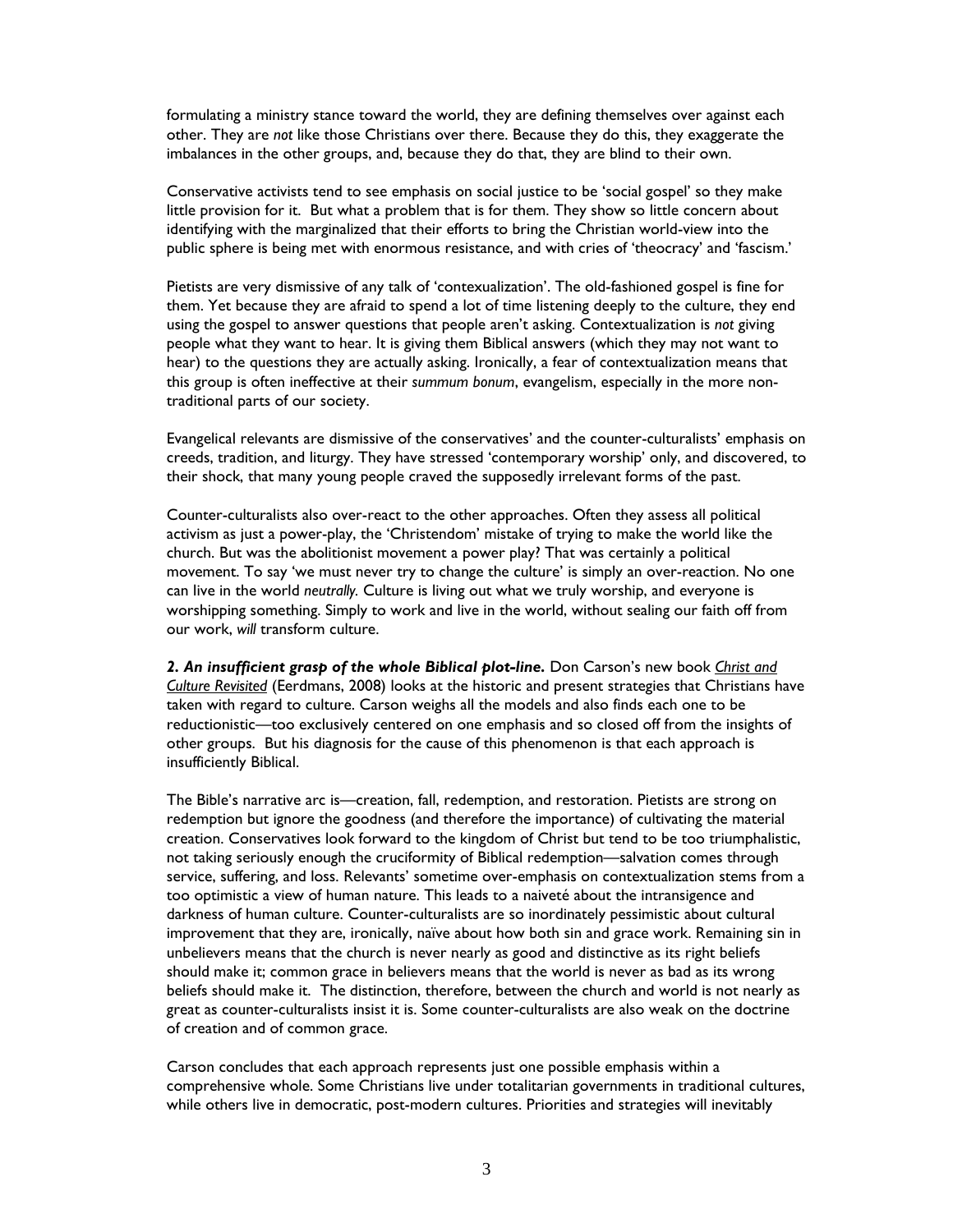differ. The Biblical teaching about Christianity and culture is very rich, and provides Christians in every century and culture with both boundaries and freedom to devise an approach that fits their moment.

*3. An inadequate understanding of our current culture realities.* It will not be enough, however, to simply stitch together a patch-quilt of each of these approaches. None of them is going deep enough and confronting the two great cultural realities today. As a result they are all being, to a degree, co-opted and 'conformed to this world.'

*Pluralism of belief* is the first great cultural reality. Rome was, in a sense, a pluralistic city, since many nationalities dwelt within it. But ultimately it was not a pluralistic culture, because all the important symbols of shared public life pointed toward the pagan gods. The arts, government, the academy, civil society was all based on belief in those gods, though many within the society (such as the Jews) did not adhere to those beliefs. Until recently, all societies had a set of comprehensive religious beliefs (or anti-religious beliefs, as in Communist Russia and China) that were 'official'. Today, however, no group sees its beliefs reflected symbolically across the spectrum of our cultural institutions. 'Comprehensive' religious beliefs are to be kept strictly private, and have no place in public life. Everyone is unhappy, and feels his or her views are under assault. Atheists note all the public language of 'in God we trust' and how atheists are never elected to high public office. Christians, however, are told they must not contend for public policy out of their religious values, since that is 'imposing your beliefs on others.' They way our culture supposedly keeps the peace is by insisting that everyone keep their faith private, and use only rational arguments and statements in public discourse.

Both pietists and counter-culturalists capitulate to contemporary culture at this point. Pietists are fairly oblivious to the idea of a Christian world-view. They think of Christianity as mainly a matter of the heart anyway. Counter-culturalists, haunted by the debacle of dead state-churches in Europe, insist that Christians should not try to change the world to look like the church. At the end of the day, however, both groups do exactly what the dominant culture wants them to do seal off their faith from their public life. Christians then become just one more 'linguistic community' which speaks coherently to itself but which gives up its responsibility to put the gospel in a language which is understood by the whole society, and rejects the responsibility to be salt and light deep within all sectors of culture, not just in service projects.

*Hollowness of language* is the second great cultural reality. Contemporary culture at best doubts and at worst denies that there is any real connection between words, truth-claims, and reality. It is the view that 'words mean only what I say they mean,' that there are no fixed points of reference, that everything is a matter of interpretation. It is not simply that we now have a diversity of public opinions on specific moral issues like stem cell research, abortion, and homosexuality. There is a deep skepticism about the possibility and even the desirability of living a life based on principle, truth, and fidelity. If there is a consensus belief about the nature of things, it may be that *everybody is really just out for power, especially the people who claim they aren't.* 

This means, first, that individuals today are unusually mistrustful of and hostile to authority. While there is ostensibly a 'hunger for community,' it is only for horizontal supportive relationships that can be easily jettisoned if they are too costly. Covenant relationships, in which the relationship is more important than individual happiness, are replaced by consumer relationships, in which individual needs trump loyalty to a relationship. Even marriage and church attendance is now seen in consumer terms, not covenantal ones.

Another implication is that people no longer trust words to persuade and engage. Unconsciously, modern politics (including conservative politics) has been shaped by Nietzschean understandings of reality. It demonizes opponents by exaggerating their flaws and caricaturing all that they say. It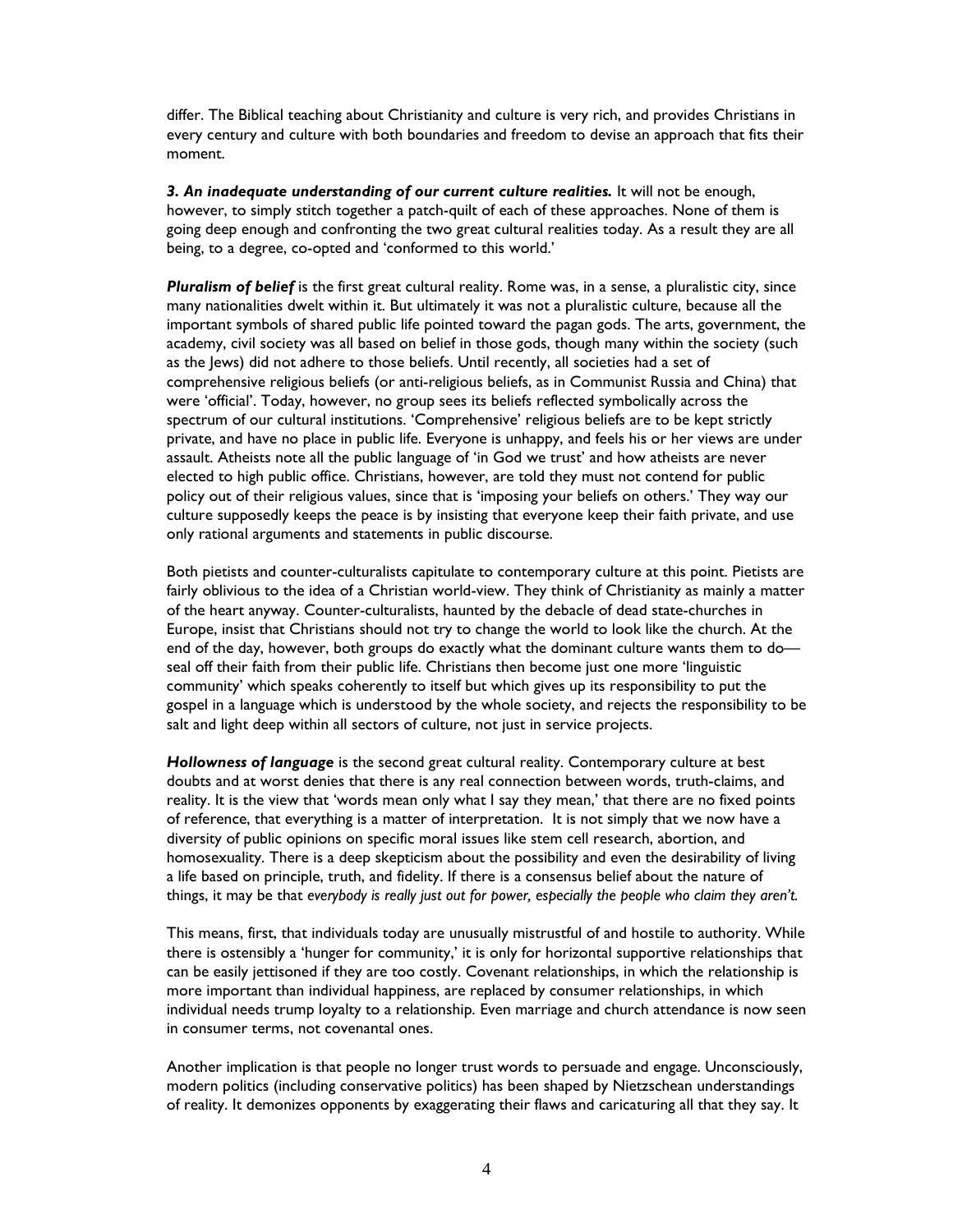plays the victim and stirs up its demographic base through anger and a sense of grievance. There is no faith in dialogue, in fair-minded debate, in 'my honorable opponent.' All such practices in former times are now seen to have been hopelessly naïve. Nietzsche, of course, believed in the hollowness of truth-language, and that everything was a quest for power. His views have triumphed and shape not only modern politics, but fund-raising techniques for organizations, local neighborhood civic life, and much else as well.

While the pietists and counter-culturalists have capitulated to pluralism, the conservative activists have in a stark way been conformed to the power-politics of the world. Many evangelical fundraising letters are perfect examples of the demonization and victimization discourse that fits in so well with post-modern discourse that despairs of finding truth through dialogue. Meanwhile many of the older evangelical relevants (the mega-churches) have built large churches in which people are attracted in crowds but consumeristically, without accountability to a community. Emphasis on membership, church discipline, and submission to pastoral authority are all passé. And while newer evangelical relevants see the danger of this, many of them are accepting almost wholesale the post-modern insistence that truth can't be known for certain.

### **WHERE DO WE GO FROM HERE?**

*1. Gospel—rich and sharp.* Where do we go from here? First and foremost, we need a richer yet sharpened understanding of the gospel. Evangelicals today are in turmoil over the nature of the gospel. Many look at the traditional evangelical gospel and complain that it has been individualistic, shallow, and 'gnostic.' A classic street version of it was 'Jesus died for your sins so you could have a personal relationship with him.' They argue that this older articulation of the gospel gives the impression that escaping this world into heaven is all that matters.

In the place of this older formulation, many evangelicals say that the gospel is 'Jesus is Lord, the kingdom is at hand.' In this narrative, Jesus' death doesn't assuage God's wrath against our sin so much as it absorbs the world's evil and violence. In his death he defeats the powers of the world, shows the way of non-violence and service, and calls us to join his kingdom community and work for peace and justice in the world. Those who speak in terms of kingdom and overcoming the powers rather than substitution assuaging the wrath, want a gospel that shapes the *practices* of the Christian in the world. They see the effects of a more individualistic gospel on people who treat it as just a 'get out of hell free' card that does not transform their lives. In general, the counter-culturalists and many of the evangelical relevants lean toward this way of communicating the gospel.

The trouble is, however, that this way of speaking often obscures the sharpness of the distinction between Law and Gospel that the Reformers expressed so well, and which was at the heart of the great awakenings. We are saved by grace through Christ's work, not through our own work. If the gospel is mainly, 'repent of living for yourself and join Jesus' kingdom program' it can be just one more legalism. The pietists and the conservative activists will rightly object that the law-grace distinction is often obscured in the efforts to show the gospel's rich relevance to human life and problems.

We must get to the place where we see *both* the richness *and* the sharpness of the gospel. Even more, we must see it is its sharpness that makes it so rich. The implications of the gospel of grace-not works can transform and reshape all attitudes, views, relationships, and cultural interactions. Look at how this works out in the Corinthian letters. When Paul denounces the Corinthians' divisions and party spirit (1:10-17) he says that they comes from pride and boasting, a betrayal of the gospel of sovereign grace (1:26-31.) When Paul deals with the issue of sexual sin and discipline in chapters 5-6, he gives directions for behavior and grounds his appeal in the gospel of justification (6:11) and the fact that they were ransomed by the death of Christ (6:19- 20.) In 2 Cor 9:13 he says that radical, humble generosity is being 'submissive to the confession of the gospel' (i.e. materialism fails to take seriously the gospel of Christ's sacrificial death for us.)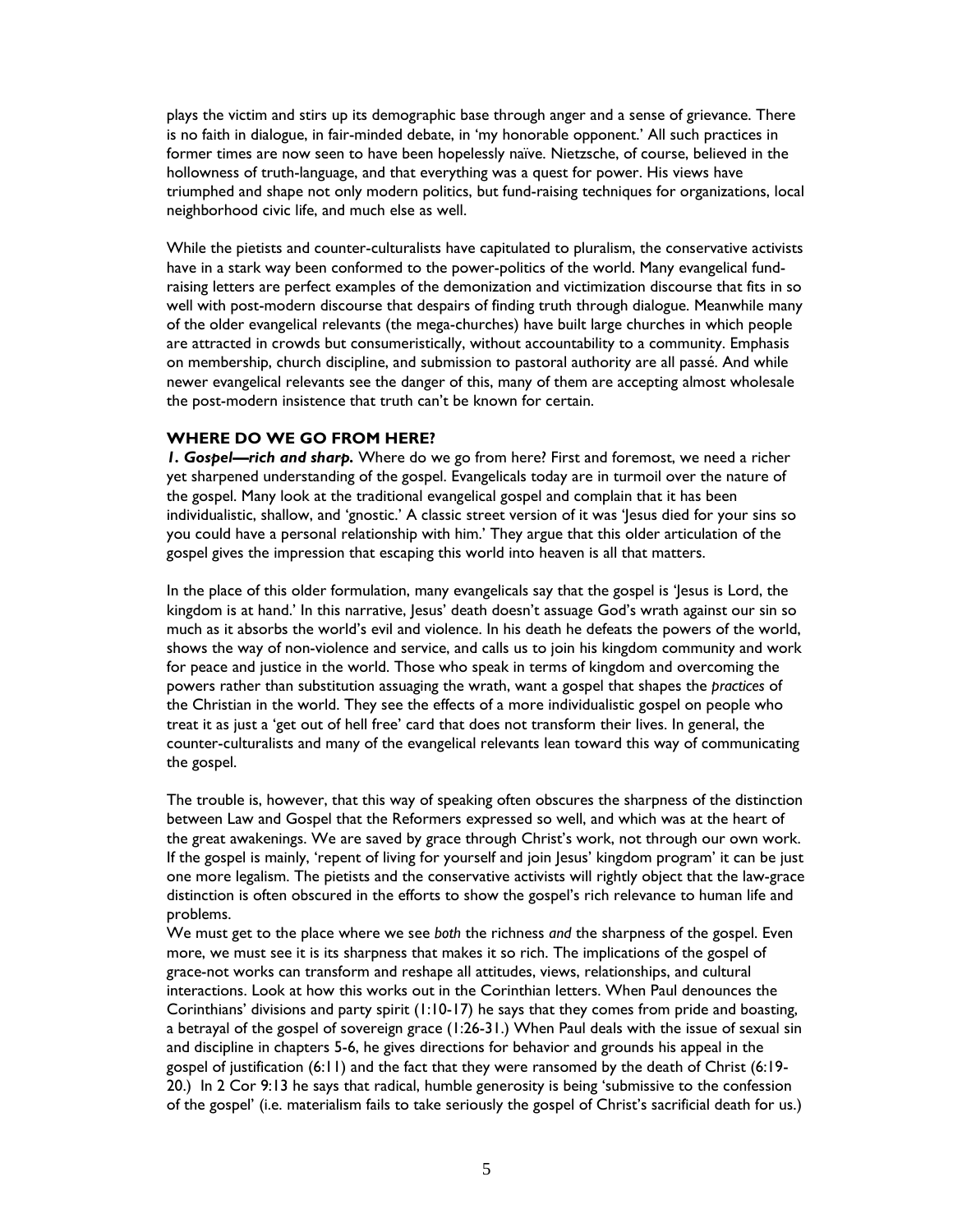Similarly, in Galatians 2:14 Paul challenges Peter's racist attitudes toward Gentile Christians by insisting that he was not 'walking in line with the truth of the gospel,' that truth being the gospel of forensic justification. Gospel ministry, then, is not only proclaiming it to people so that they will embrace and believe it, it also teaching and shepherding believers with it so that it shapes the entirety of their lives, inside the church and out in the world.

For evangelicals to move forward, they must be able to come together around a richer understanding of God's will for a renewed world without losing the sharpness and power of the classic Protestant understanding of the gospel. If our strategy does not arise out of our grasp of the gospel, then will be just one more effort to control culture through some technique. We will then just be like everyone else.

If we do arrive at a consensus, and together hold a rich and sharpened understanding of the gospel, what will our strategy for engaging culture look like?

*2. Light - gracious, radical service* In Matthew 5:14-16- Jesus tells his disciples they are to be a *'city on a hill'* whose *'good deeds'* are a light that will lead non-believers to praise the Father in heaven. To be a 'city' means to be a community. You can't be a city on your own! But why does Jesus call us a 'city' rather than just a fellowship? Christians are called to be an *alternate* city within every earthly city, an alternate human *culture* within every human culture, to show how sex, money, and power can be used in non-destructive ways, re-shaped by the gospel.

Regarding sex, the alternate city must avoid both the secular society's idolization of sex and traditional society's fear of it. It is a community which so loves and cares practically for its members that chastity makes sense. It teaches its members to conform their bodily being to the shape of the gospel—abstinence outside of marriage and fidelity within. Regarding money, the Christian counter-culture should encourage a radically generous commitment of time, money, relationships, and living space to social justice and the needs of the poor, the immigrant, and the economically and physically weak. Regarding power, Christian community should be visibly committed to power-sharing and relationship-building between races and classes that are alienated outside of the Body of Christ. The practical evidence of this is that our churches are increasingly multi-ethnic, both in the congregations at large and in its leadership.

Yet Jesus' call is not simply to be an enclave off to ourselves. It is the *'good deeds'* of this city that will win non-believers to respect and praise of God. The Greek words for 'good deeds' usually means not moral behavior in general but deeds of compassion and service. Here is where the relevants and the counter-culturalists are surely right. Jonathan Edwards wrote that there is no ethical demand made in the Bible more clearly or more emphatically than that we love, give to, and care for the poor. The early church was known to be more committed to and effective in help for the poor than was the Roman government or other cultural institutions. Unless that is true for us today as well, we should not expect cultural impact. The time must come when it is widely known that secularism tends to make people selfish, and religion and morality makes people tribal, but that the Christian gospel turns people away from both their selfishness and their self-righteousness to serve other in the way Jesus gave himself for his enemies.

Just as Israel was told to 'seek the peace and prosperity' of the great pagan city of Babylon (Jer 29:4-7) so Christians should be well know as people who seek to serve people whether they believe Christianity or not. We are called to be a beautiful *city of light* inside every city. And the citizens of the city of God should be the very *best* citizens of their earthly city as well. Until this is the case, the 'cultural impact' that the Bible speaks of in Mt 5:13-16 and 1 Pet 2:11-12 will not happen.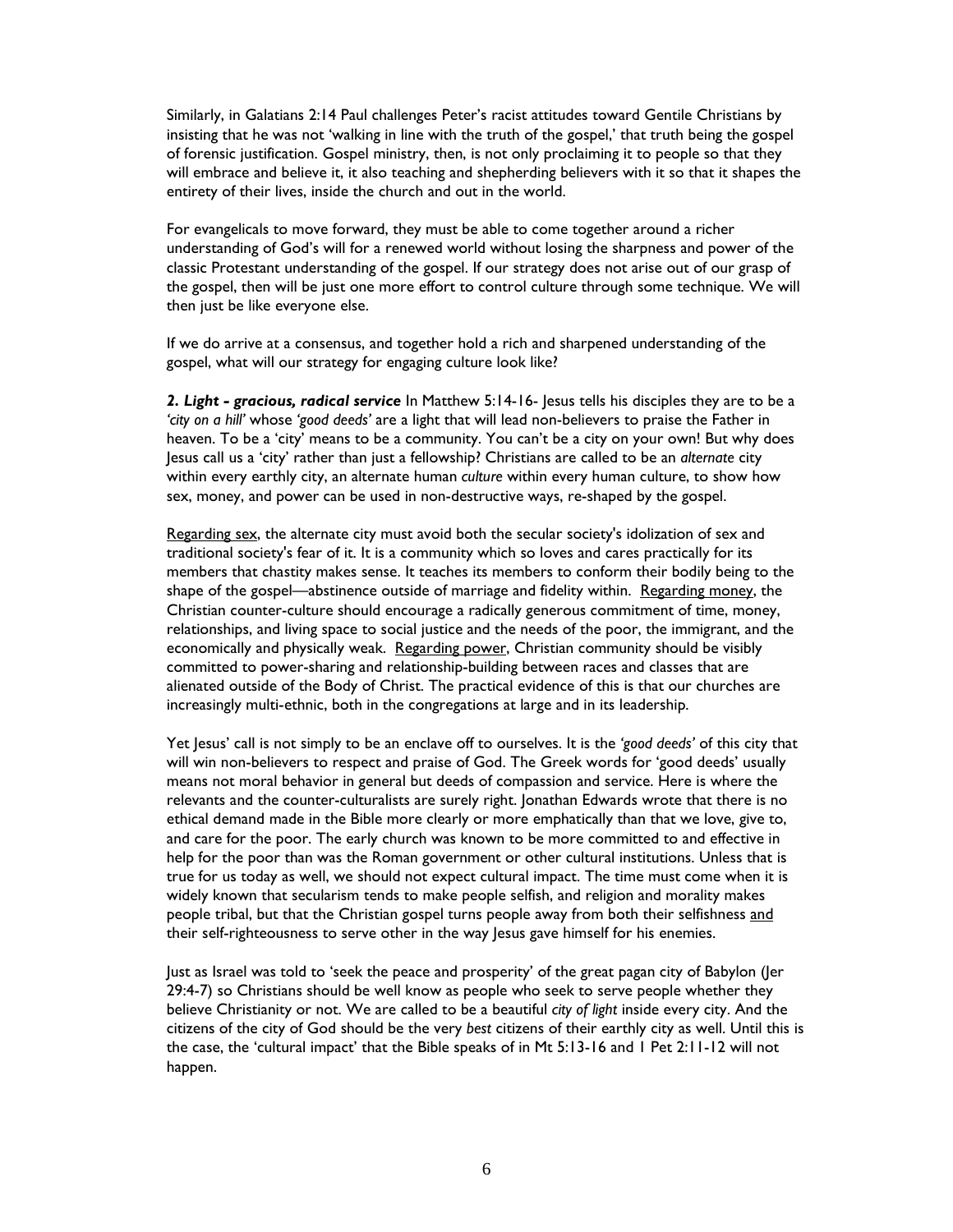The world will rightly distrust any claim by the church to a voice in public affairs, remembering that past abuses when the church had more power. We have no right to speak to our culture until we can show that we have learned our lesson: that we understand the difference between bearing witness to the truth and arrogant oppression in the name of truth. We must show that we understand that witness *"marturia"* means not dominance and control but suffering.

#### *3. Salt - faithful, cultural presence*

In Matthew 5:13 Jesus also calls believers to be *'salt of the earth'.* Before refrigeration salt was a preservative. It kept meat 'renewed' so that it did not go bad. It was also used as a way to keep wounds from festering. Salt, however, cannot do its work unless it is distributed. Jesus is saying that individual Christians can influence and keep society from deteriorating, socially and culturally.

This metaphor is therefore a counter-point to that of light. The light metaphor is grander in its promise. Blind people can come to see! The salt metaphor, however, is more modest in what it holds out for us. Christian living (like salt in the meat) is quite important to keep culture from degrading, but here we are being warned not to necessarily expect fundamental social transformation. Salt is a more negative metaphor as well. Salt in a wound kept it from festering, but it was also painful. This means that Christians are to stand for truth and guard orthodox belief and practice, but there will inevitably be opposition. (cf. 1 Peter 2:12.) The salt metaphor is different in another way as well. Salt must spread out and penetrate to be effective. Christians then do not only effect the world as a counter-cultural community ('light') but also as dispersed individuals who take the Christian message and world view into every circle and sector of society.

The salt metaphor leads me to borrow a phrase from James Hunter that I think strikes the right balance in our relationship with culture. Hunter speaks of Christians' *faithful presence.* Unlike the pietists and counter-culturalists, we are not to be culturally absent. But unlike the conservatives and the relevants, we should be more chastened than to talk about cultural redemption. We should avoid that kind of triumphalism. We should not be as pessimistic about cultural change as the counter-culturalists or as optimistic as the political activists.

A reading of Randall Collins' *The Sociology of Philosophies* shows that the most powerful culturalchanging ideas do not usually arise so much from the grassroots and the masses or from the elites at the very center of politics and power. Usually, cultural change comes from the 'outer elites'—the artists, academics, businesspeople, and others who are newer, younger, wellnetworked but who are less established in traditional centers of power.

Neither a grassroots-popular movement nor a political movement, then, is likely to see any cultural change. Cultural change can occur if Christians stop being too eager to gain influence or too cynical to use power at all. It can occur if Christians are more eager to serve the common good than rule it, and yet who are not so self-righteous about our society that they refuse to do the hard work of inhabiting every room in our cultural house.

Within and between these two metaphors, of salt and light, we discern this balance which we name 'cultural presence' rather than cultural absence, cultural indifference, or cultural redemption. The salt image means we are to have Christian influence on the broader culture and 'renew' it—invigorating and shaping it in some fashion. Yet the city and light images stress the importance of the church itself as a very distinct and beautiful mini-society. These metaphors hold out the possibility of bringing *some* significant Christian influence into a society but they do not seem to hold out the prospect of any kind of 'take over' or Christianizing of society as a whole.

*4. Church- word and deed.* We've said the gospel is both sharp and rich. Jesus' salvation not only pardons individuals but brings about a new heavens and new earth.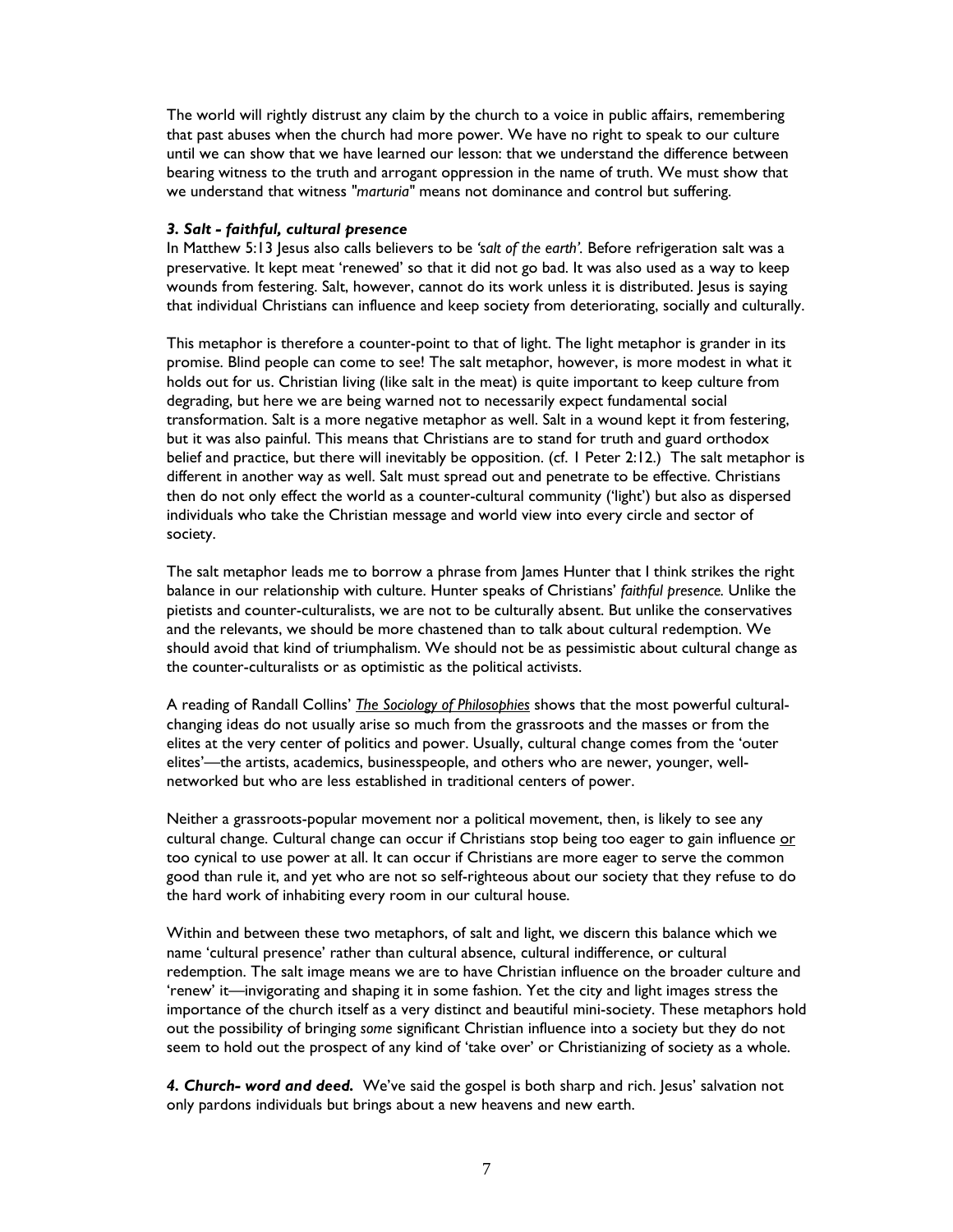It is not surprising, therefore, that we find in the Bible not only ringing calls to evangelize the world, but also strong calls to do justice and care for the poor. A case study is the book of James. Protestants who have wrestled with the teaching of James in chapter 2 have concluded that it is teaching "While we are saved by faith alone—we are not saved by faith that remains alone; faith that doesn't issue in good works is dead, it is not true justifying faith." But notice that, in the context of the book of James, all the 'works' that are the marks of real, saving faith are actions like caring for widows and orphans (1:27,) showing the poor respect and treating them equally (2:2-6,) and meeting material needs for food and clothing (2:15-16.) James says, point blank, that those who say they have justifying faith but close their hearts to the poor are mistaken or liars (2:15-18.) James concludes that *'judgment will be without mercy for those who have shown no mercy!'* (2:13) The 'mercy' James speaks of here is strong concern and help for the poor. (D.Moo, *The Letter of James*, Eerdmans, 2000, p. 117.)

What remarkable teaching! You will not find mercy from God on judgment day if you have not shown mercy to the poor during your lifetime. This is not because caring for the poor saves you, but because it is the inevitable outcome of saving, justifying faith. By deeds of service God can judge true love of himself from lip-service (cf. Isaiah 1:10ff.) If there is a hardness, indifference, or superiority, it betrays the self-righteousness of a heart that has not truly embraced the truth that he or she is a lost sinner saved only by free yet costly grace. Jonathan Edwards concludes, when reflecting on 1 John 3:17-19, that *"[Care for the poor] is a thing so essential, that the contrary cannot consist with sincere love to God."* ("Christian Charity: The Duty of Charity to the Poor, Explained and Enforced" In volume II of the Banner of Truth edition of *The Works of Jonathan Edwards,* p. 165.)

However, when we call believers to seek the 'peace of the city' and to 'do justice' for the poor, there are many questions raised. Conservative activists and pietists point to the historical decline of the mainline Protestant churches. Those churches began with a strong emphasis on service and justice ministries alongside of evangelism, but eventually those emphases came to replace evangelism. Evangelism came to be redefined as 'making the world a better place to live.' The gospel came to be redefined as inclusion and justice for all. Completely lost was the concept of evangelism as a call for repentance, faith, and conversion. Many fear that a renewed emphasis on mercy and justice ministries will again displace vigorous evangelism and discipling. They also fear that such work will draw off needed resources from evangelism and traditional missions. In reaction to the new emphasis on doing justice, many insist that the mission of the church is strictly to preach the word, evangelize, and make disciples. Warnings about the 'social gospel' are warranted, but we must still come to grips with the calls of the Bible to the Christian community to do justice and love mercy.

An important distinction, between the church 'institutional' and the church 'organic,' may be a great help here. The Dutch Christian leader Abraham Kuyper taught that the 'institutional church' was the church in the world, as organized under its officers and ministers, preaching the gospel, baptizing and making disciples. This he distinguished from the church as 'organism,' by which he meant *Christians* in the world, who have been discipled and equipped to bring the gospel to bear on all of life. We should not think of Christians out in the world as merely discrete and detached individuals. They are to think and work together, banding together in all kinds of creative forms, being the church in the world that the institutional church discipled them to be.

*In Kuyper's view, Christians who go out into their various vocations do so neither as direct emissaries of the institutional church NOR as mere individual believers…Christian social, cultural, and political action does not flow directly from structures and authorities of the church, but come to expression organically in the various spheres of life as believers live out the faith and*  spirituality that develops and is nurtured in the church institutional's worship and work. (John Bolt *A Free Church, A holy Nation: Abraham Kuyper's American Public Theology* (Eerdmans) p.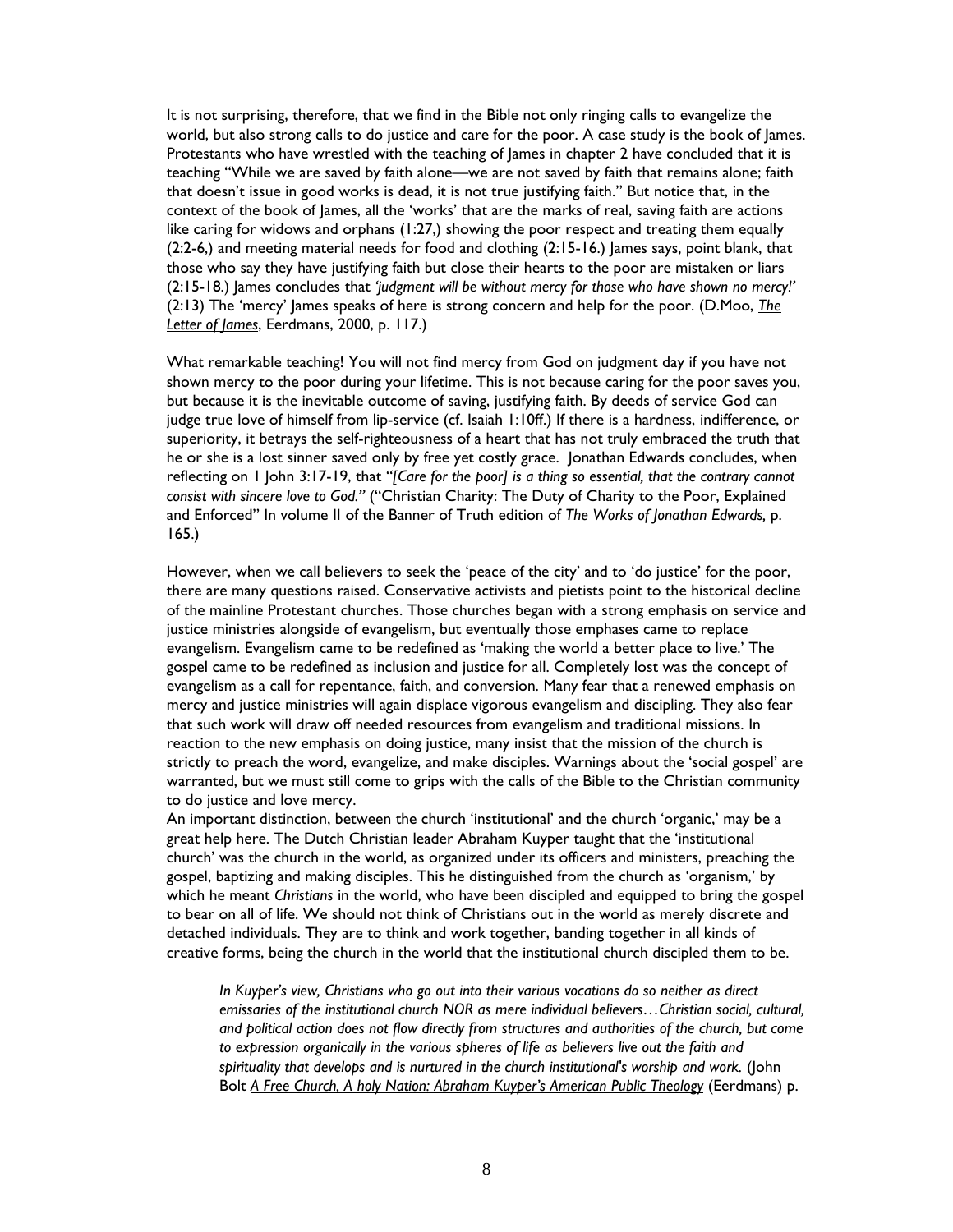The church's gospel ministry includes *both* evangelizing non-believers *and* shaping every area of believers' lives with the gospel, but that doesn't mean that the church as an institution under its elders is to corporately carry out all the activity that we equip our members to do. For example, while the church should disciple its members who are film-makers so that their cinematic art will be profoundly influenced by the gospel, the church should not operate a film production company—that should be done by the film-makers themselves. While the church should, through its diaconal ministry, do practical acts of service to the unemployed, single parents, the poor in its midst and its neighborhood, yet major programs of social service or social justice should be run through Christians banding together in non-profits, agencies, foundations, political action groups, and so on. Kuyper rightly insists that the church *qua* church is to preach the gospel, worship and observe the sacraments, and engage in church discipline. In these activities it is producing members who will engage in art, science, education, journalism, film-making, business, and so on. But the church itself should not itself engage in these enterprises. It doesn't have the expertise or the calling.

If we are sensitive to this difference between the gathered, 'institutional' church and the dispersed 'organic' church, it gets us beyond the argument about what is the 'mission of the church'—is it primarily evangelism or social concern? More narrowly and formally considered, the institutional church exists primarily to evangelize and disciple people, but considered more broadly, Christians are called to seek to resist and heal all the results of sin in the world spiritual, psychological, social, and physical. They are to, in Jesus' name, evangelize, counsel, shelter the homeless, feed the hungry, care for the sick, and create a more just society for all.

*5. Work – vocation and faith.* One of the main ways that the institutional church equips Christians to function as salt out in the world is as it disciples them to integrate their faith with their work. The Great Commission calls the church to make disciples, teaching them to obey Christ in every area of life. However, most churches only teach believers how to be distinctively Christian in their private lives—in the evenings and on the weekends. Our discipleship instructs in personal spiritual disciplines, life within the Christian community, and in how to evangelize neighbors. But there is virtually no attention given to how the gospel shapes and controls the way we work in our careers, our vocations. We need to create possibilities in every congregation for laypersons to seek illumination from the gospel for their daily secular work.

Churches need to teach Christians how our faith informs our work in at least four ways. First, our faith changes our motivation for work. For professionals, who are prone to over-work and anxiety, the gospel prevents us from finding our significance and identity in money and success. For working-class people, who are prone to captivation to what Paul calls 'eye-service' and drudgery, it directs us to 'work unto the Lord.' Second, our faith changes our conception of work. A robust theology of creation, and of God's love and care for it, helps us see that even simple tasks such as making a shoe, filling a tooth, and digging a ditch is a way to serve God and build up human community. Believing cultural production is rearranging the material world in such a way that honors it and promotes human flourishing. A good theology of work resists the modern world's tendency to value only expertise and those things that are difficult to do and therefore command more money and power. Third, our faith provides high ethics for Christians in the work place. Many things that are technically legal but Biblically immoral and unwise are out of bounds for believers, and this should always lead them to function with a very high level of integrity in their work.

Fourth, our faith gives us the basis for re-conceiving the very way in which our kind of work is done. Every vocational field is distorted by sin and idolatry. Christians medical professionals will see that some practices make money for them but don't add value to patients. Christians in marketing and business will discern common practices and accepted patterns of behavior that accrue power, status, and wealth without equitable benefit to customers and other colleagues. A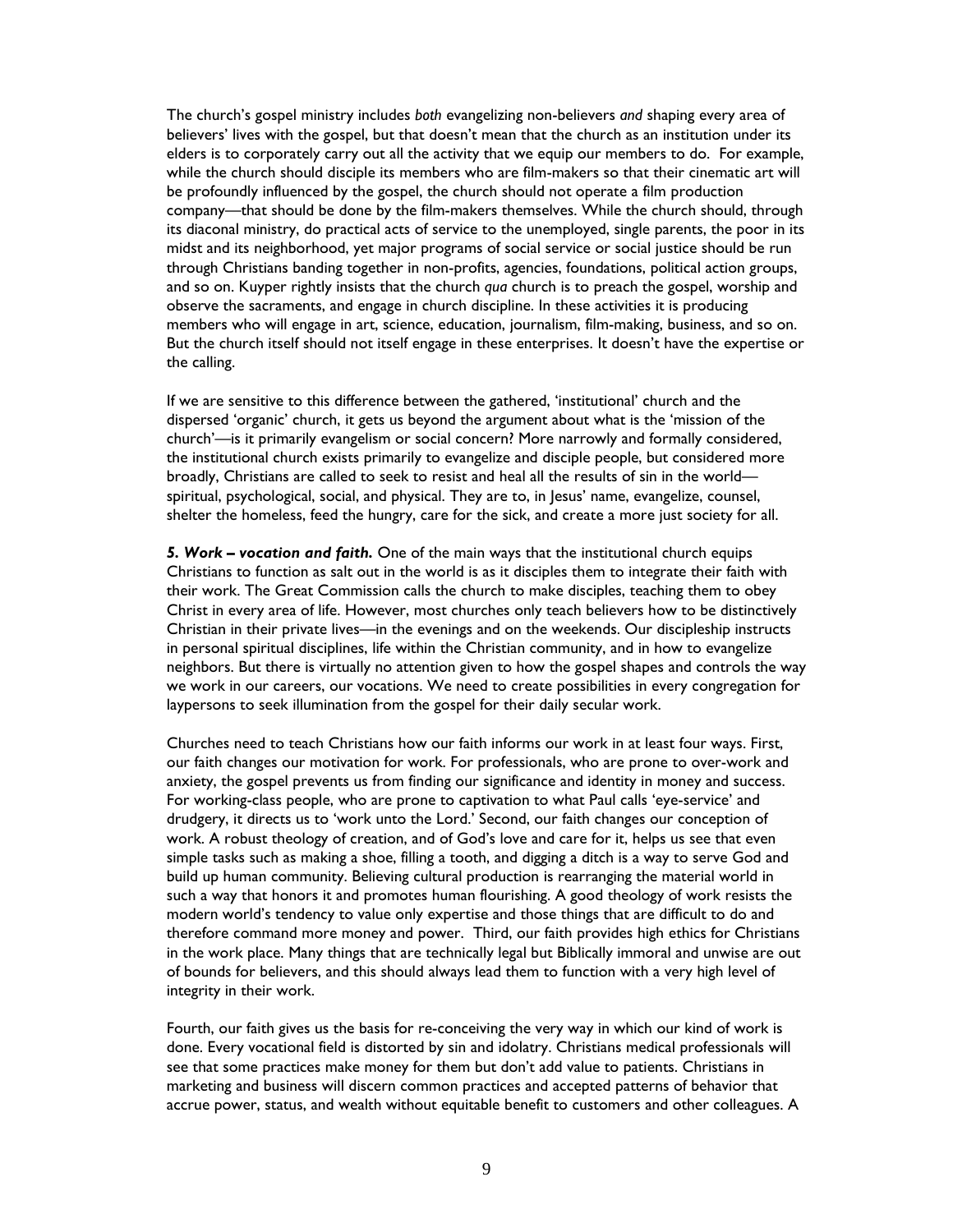Christian world-view provides believers with ways to analyze the philosophies and practices that dominate their field, and bring renewal and reform to them.

When most Christians enter a vocational field, they either an ) seal off their faith from their work and simply work like everyone else around them, or b) simply spout Bible verses at people to get their faith across. We do not know very well how to persuade people by showing them the faithbased, world-view roots of everyone's work. We do not know how to equip our people to think out the implications of the gospel for art, business, government, journalism, entertainment, and scholarship. Developing humane yet creative and excellent business environments out of our understanding of the gospel can be part of this work. The embodiment of joy, hope, and truth in the arts is also part of this work. If Christians live in major cultural centers in great numbers and simply do their work in an excellent but distinctive manner it will naturally produce a different kind of culture than the one in which we live now.

There is not currently a significant network of churches that has a comprehensive Christ-culture strategy and that provide nurturing communities and supportive environments for these Christian cultural leaders who have vision for the integration of their faith with their work. Most of our churches' discipleship models operate by drawing lay people more and more out of the world and in to the life of the church. For example, a Christian CEO, who does not have the time to be a church officer or host a Bible study, is looked at askance, instead of being seen as doing God's work in the world outside the walls of the church. A recent study, *Evangelicals in the Halls of Power* by D.Michael Lindsay (Oxford Press, 2007) shows that Christians most involved in cultural centers and institutions feel very unappreciated by and alienated from the church.

The majority of churches actively undermine Christians who seek to renew the culture. A minority of churches 'do no harm' and wish such people well. But very few churches actively support such cultural leaders with **a)** regular preaching and teaching that provides a Christian understanding of their work as a Christian calling and vocation, **b)** discipleship that equips people not only for following Christ in their private lives but their public lives, **c)** some celebration and appreciation for the work they do outside the walls, **d)** the embodiment and communication of Christianity in such a way that it addresses the baseline cultural narratives of the outside society and answers the questions our culture is asking with a vocabulary that is perhaps not accepted, but which is nonetheless comprehensible and attractive.

*6. Heat – 'ecclesial revivalism.'* One of the main weaknesses of the existing evangelical approaches to culture is that none of them take into account both the main traits of late modernity--radical pluralism and the hollowness of language. Is there a way that we can address both at once?

Mark Noll's *The Old Religion in a New World* (Eerdmans, 2002) tells the story of how traditional Christian church ministry in Europe was based on a parish model in which all residents within a defined area were considered to be the responsibility of the local congregation. A person within that locale became Christian through a process that was corporate, gradual, and formal or objective. (We therefore here name it 'the *ecclesial* way'.) The Christian life was conceived as being a life-long journey, marked by milestones, such as the presentation of an infant for baptism by the whole family, then by catechetical instruction in the church's historic creeds and traditions, looking toward the day when the child would be admitted to the Lord's Supper as a full communicant. Most crucially, no one 'chose' their faith or their church in this way of doing church. The emphasis was on incorporation into a community that traditioned the faith from generation to generation and so deeply shaped the mind and sensibilities of the persons within.

As Noll points out, the ecclesial approach worked well when there was one dominant church and religious tradition in a culture, so that individuals were not in a position to choose among many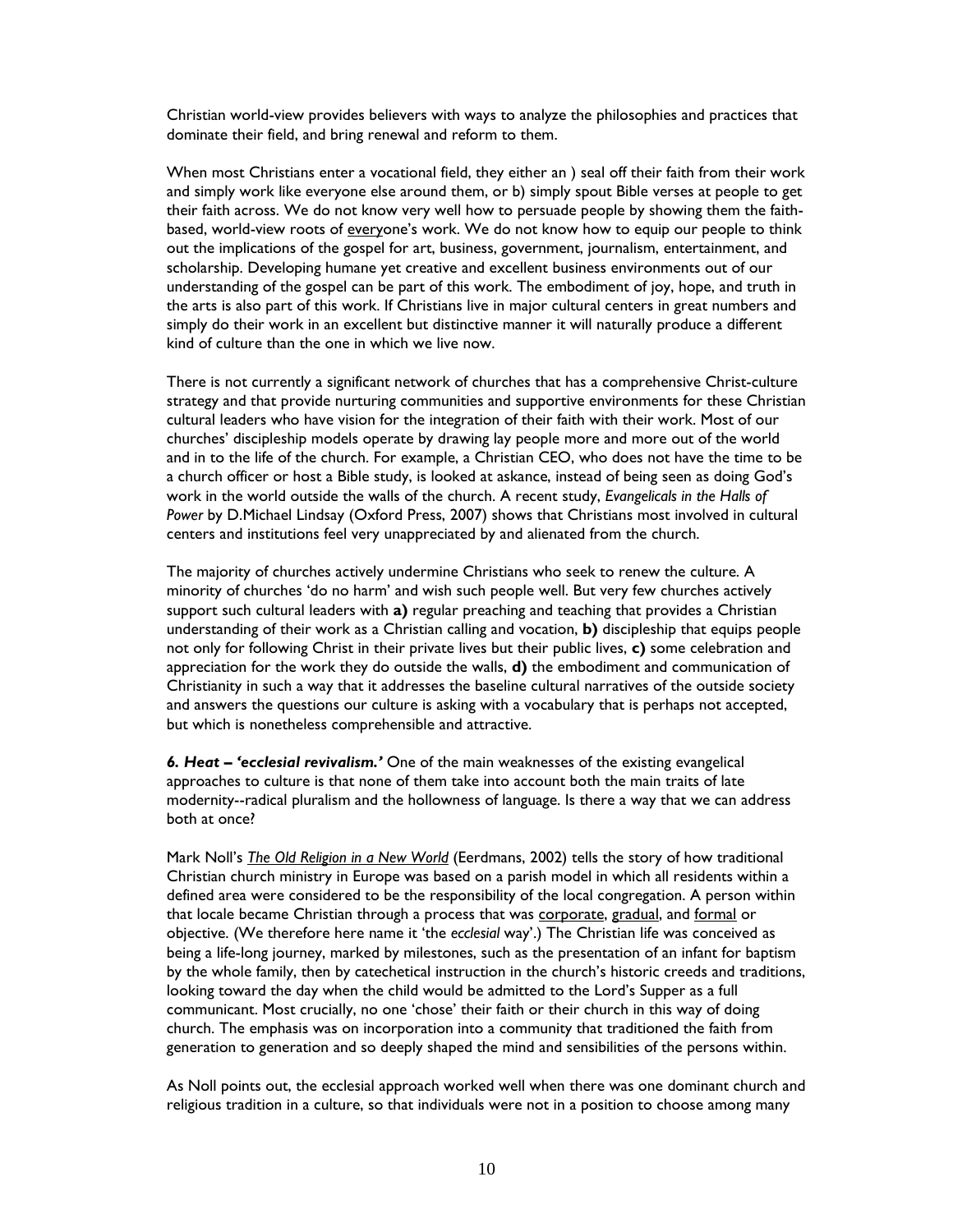churches or even religions. North America, however presented the church with literally a whole new world. The sheer size and space of the new continent, the mobility of the people, and, most of all, the tremendous ethnic and religious pluralism of the country, created, essentially, a 'marketplace' in which any American had a choice among many different churches and religious institutions.

It was therefore in America that a new way of doing church developed. It has been called 'revivalism,' a movement 'away from formal, outward, and established religion to personal, inward, and heartfelt religion.' (Noll, p.51.) Field preaching took the gospel directly to the people (outside of ordinary church services.) Many or most of the listeners were formally baptized members of churches but were called upon to examine their hearts for signs of regeneration and to turn and be born again and converted. In short, this approach emphasized a) the decisions of individuals rather than the incorporation of families into a community, b) dramatic turning rather than a process of liturgy and catechism, and c) experiential intensity and subjectivity rather than reliance on objective way marks like the sacraments. In the revivalist way of doing things, church involvement and the sacraments come well after evangelism and 'follow up', the basics of spiritual formation, is over. In the ecclesial approach, however, church and sacraments *are* the way to do evangelism and spiritual formation.

*What's wrong with revivalism.* The more democratized revivalistic forms of Christianity have flourished the most in the U.S. and Canada to this day. But in the last several years, there has been a severe critique of revivalism among scholars and younger evangelical leaders. Revivalist religion is critiqued as being 'Gnostic' (not involving the body, not caring for the physical,) as being individualistic, and as seeking to ground assurance in shifting subjective experience rather than more solid community participation and tradition. The call is for a return to an emphasis on the creeds and liturgy, on catechism and communal process, on looking to the sacraments, rather than to personal experience, for assurance.

Many of the criticisms of revivalism hit home. Our society rejects the idea of authoritative texts or social structures. It considers individual consciousness to be considered sovereign—there is no tradition or truth to which it should be beholden. Revivalism appeals to truth-allergic, experience-addicted people who want a dramatic experience, but who in the end won't accept the loss of freedom and control associated with coming under authority and living communally. Many 'converts' seem to make decisions for Christ, but soon lose their enthusiasm, because they are offered quick programs for 'follow up' and small group 'fellowship' rather than a life-long, embodied experience of community. The communal processes of traditional churches are better at bringing about long, slow, more thorough transformation of life.

What's right with revivalism. However, efforts to revive traditional ecclesial church life are not really addressing that other critical mark of late modernity—radical pluralism. Peter Berger in *The Heretical Imperative* and *The Homeless Mind* is very penetrating on this subject. The strength of one's beliefs depend a great deal on social conditions—not just having other individuals around you who confirm and support your beliefs, but also being immersed in a world in which language, symbols, and social practices in every way express and reinforce those beliefs. In traditional cultures, in which all the shared symbols of common life together pointed to and confirmed the society's religious beliefs, then God seems 'inevitable' and the world-view feels rock-solid stable and plausible to believers. In pluralistic societies, however, the most important symbols of our economic, aesthetic, political, and cultural shared public life do not point to a particular faith in God and reality. *Every*one's belief systems in a pluralistic society are necessarily weaker than they have been in the past. Belief is possible, but it is now shot through with uncertainty. So, Berger points out, no one today can really inherit their belief-systems as in former times. Everyone must choose their faith. No matter how hard parents try to raise children in a faith, their children will be bombarded with doubts about that faith and will be presented with many viable and immediate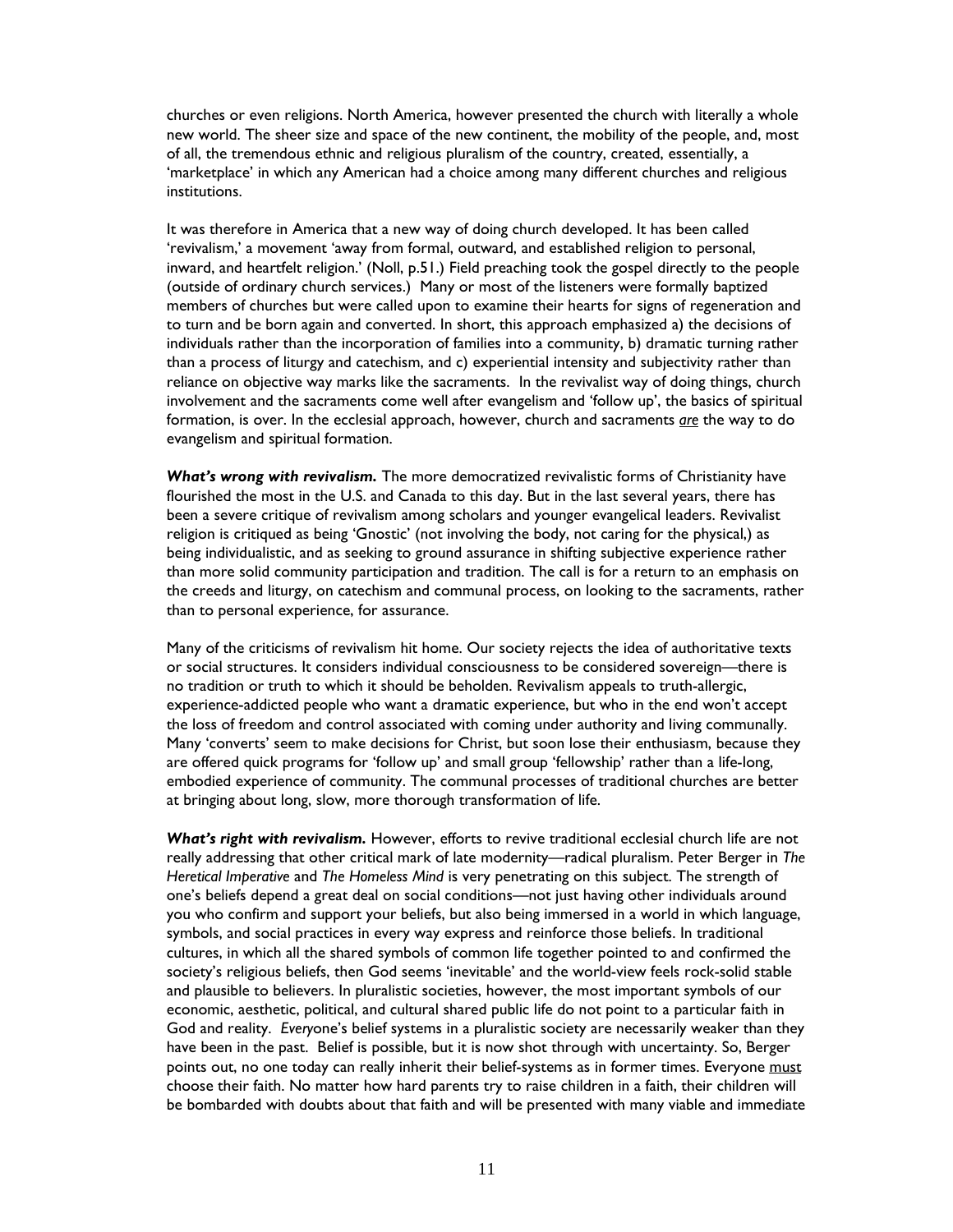alternatives to it. To believe requires a consciousness and intentionality that Christians in the past did not know or need.

Revivalists intuitively recognized the changes in the culture that industrialization and urbanization were bringing. To reach people evangelicals *had* to go outside the doors and to do that you have to make appeals to individual decision. Revivalism's historic practices, as we have seen, often promote an unhealthy individualism. Yet its basic insights—that salvation is a matter of the heart, that understanding grace vs works brings about a conversion and spiritual renewal—have plenty of grounding in Biblical teaching as well as resonance in our culture. See the prophets' appeal to have a 'circumcised heart' rather than only formal, circumcised flesh, and the denunciation of those Israelites who honor God with their lips, but have their heart far from him.

The ecclesial critique, then may be making an idol of a kind of cultural arrangement that no longer exists in the West. In that arrangement, the undiluted ecclesial way was fairly effective. But we live in another kind of culture now, one that is just as filled with common grace and sin (though in different ways) as traditional culture. In this culture, the revivalist ethos is to some degree important. It is a cultural necessity that the church go outside its walls and confront individuals with the gospel. And inside the church, people must to be given opportunities for selfexamination and re-commitments. The Bible gives us ample resources for doing church one way or the other, or in creative combinations of both together.

*Ecclesial revivalism.* All good gospel ministry is 'contextualized' without compromise. If you over adapt ministry to culture, you are co-opted by it and you fail to produce disciples that live with distinctive Christ-likeness. On the other hand, if you under-adapt to it, you reach no one, for the gospel must always be translated into terms people can understand. My thesis is that many aspects of an ecclesial emphasis are necessary to *resist* our culture, while many aspects of revivalism are necessary to *adapt* to and connect to our culture. Without a mixture of both, we will be over or under-adapted to our cultural moment. We need both the ecclesial and the revivalist impulses to face contemporary culture effectively.

What does 'ecclesial revivalism' look like? It means that while we preach for conversion, but evangelism, discipleship, pastoral care of the congregation are very much more tied to the celebration of the sacraments. Baptism and the making of vows by new members should be the occasion for testimonies of changed lives, invitation into on going seeker groups and other evangelistic venues, all of which encourage seekers at the service to 'close with Christ.' Discipleship processes should also be highlighted whenever baptism is administered and new members take vows. If a church observes infant baptism, instruction in 'family spiritual formation' and parenting could be connected to the rite of baptism. Also, pastoral care and instruction can be much more tied to the Lord's Supper. For example, for two weeks prior to a Communion Sunday, the entire church through preaching, small groups, and individual self-examination could examine our relationships. Is there anyone I need to go to for forgiveness and reconciliation?

All this drills into the hearts of the congregation that Christian formation is basically incorporation into a community, and a life-long journey with festive, communal celebrations to mark the milestones.

7. City - parish and outreach. Probably no where will this comprehensive strategy bear more cultural fruit than in major global cities. Center city residents and the work they do have a huge impact on society. It has always been this way. Historians point out that by 300 A.D. the urban populations of the Roman Empire were largely Christian, while the countryside was pagan. This was also true for the first millennium A.D. in Europe—the cities were Christian, but the broad population across the countryside was pagan. But when the cities are Christian, even if the majority of the population is pagan, the society is headed on a Christian trajectory. Why? As the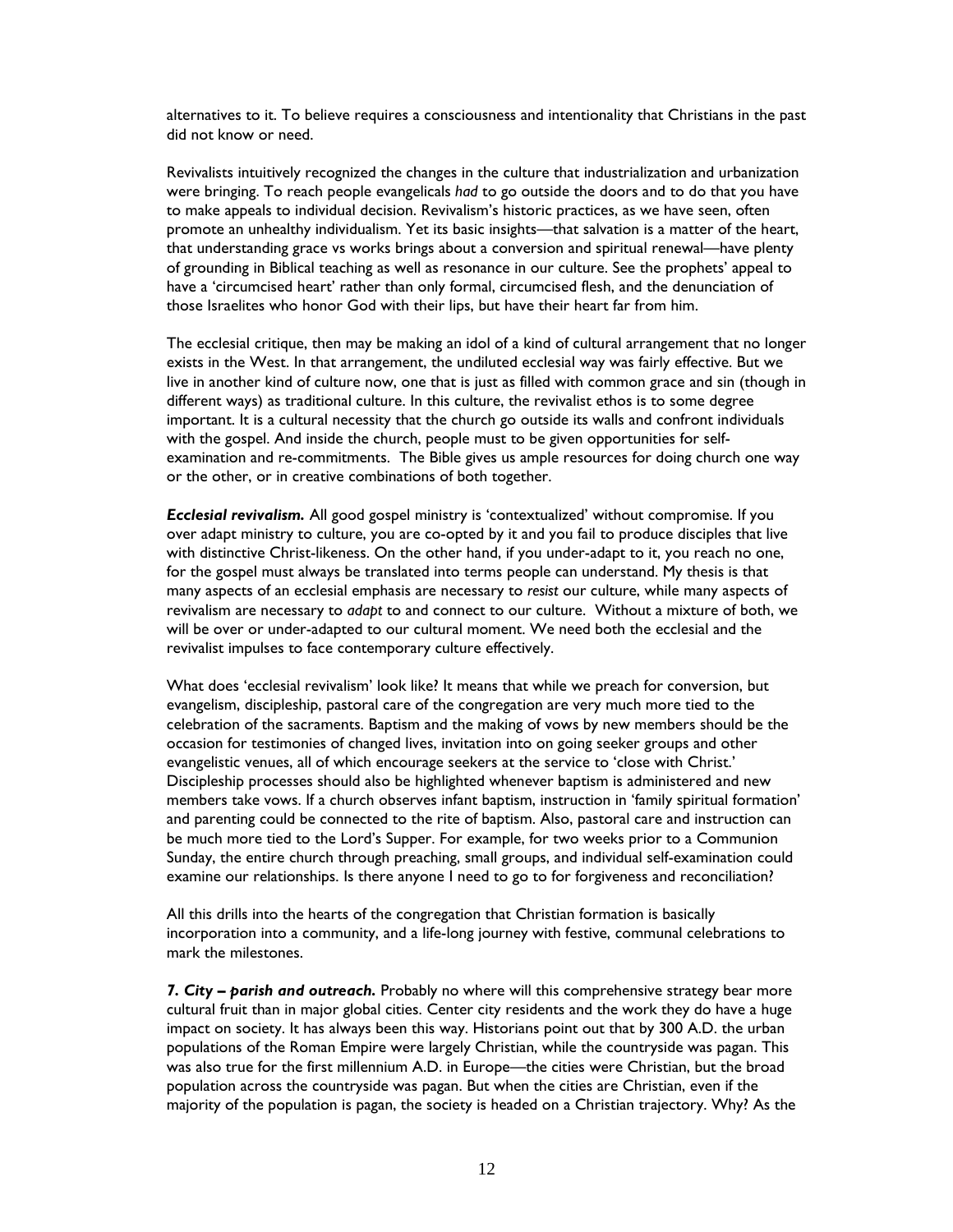city goes, so goes the culture. Cultural trends tend to be generated in the city and flow outward into the rest of society.

Therefore, people who live in the large urban cultural centers, occupying the jobs in the arts, business, academia, publishing, the helping professions, and the media tend to have a disproportionate impact on how things are done in a culture. Having lived and ministered in New York City for 17 years, I am continually astonished at how often the people I live with and know affect what everyone else in the country is seeing on the screen, in print, in art, in business. I am not here talking so much about the 'elite-elite'—the rich and famous--but the 'grassroot-elites.' It is not so much the top executives that make MTV what it is, but the scores of young, hip creatives just out of college that take the jobs at all levels of the organization. The people groups that live in the center cities in the greatest numbers tend to see their 'values' expressed in the culture.

Do I mean that all Christians must live in cities? No. We need Christians and churches everywhere there are people! The real problem, however, is that Christians and churches are represented far better in non-urban centers than in the influential cities. Missiologists tell us that even in parts of the world where Christianity is growing rapidly, the church is not reaching secular center-city urban residents at all. It is, perhaps, the most influential 'unreached people group' in the world. I follow the late Jim Boice in beating this drum. Jim knew that evangelical Christians have been particularly unwilling to live in cities. In *Two Cities: Two Loves* he asserted that evangelicals should live in cities in *at least* the same percentage as the general population does or we should not expect to see society be influenced by us.

But not just any kind of church will do in a city. Established and mainline churches in cities have been committed to a traditional parish model of ministry. It is their task to work for the peace and justice of the its neighborhood. It deeply identifies with all the residents and provides services to meet their needs. It is not condemning and essentially allows anyone to be part of the church, regardless of beliefs or moral lifestyle. On the other hand, evangelical have seen ministry primarily as calling people to repentance and conversion. It prophetically confronts the city with its sin, and makes converts and grows in numbers. It has high doctrinal and ethical standards for all members.

*8. Movement- eco-systems and new churches.* Why is it that major cities are not being reached by the church on any kind of scale? Because it takes a gospel *movement* to reach an urban cultural center. A movement is a network of churches and ministries that grows and propagates itself naturally, without a single command center. Movements reach a 'tipping point' of burgeoning self-propagation when a balanced, mutually energizing and interdependent 'eco-system' of churches and specialist ministries develops that embody the gospel ministry 'DNA' that is outlined in this paper. What are those ministries and what is that 'DNA'?

- *A. Theological depth*
- *B. Grace-based worshipping communities*
- *C. Initiatives for integrating faith and work*
- *D. Initiatives for seeking the peace of the city*
- *E. Evangelistic venues, especially campus ministry*
- *F. Unified urban leaders from each circle*

The core of this eco-system is a growing body of renewed and new churches (see addendum), each of which reflect all these values. These are what Richard Lovelace calls 'secondary marks of spiritual renewal'. These are worshipping communities that ground spiritual growth in the gospel of grace, not moralism, and yet are theologically deep and Biblically sound. These are churches that not only equip people for evangelism but also for faithfulness in their secular vocations.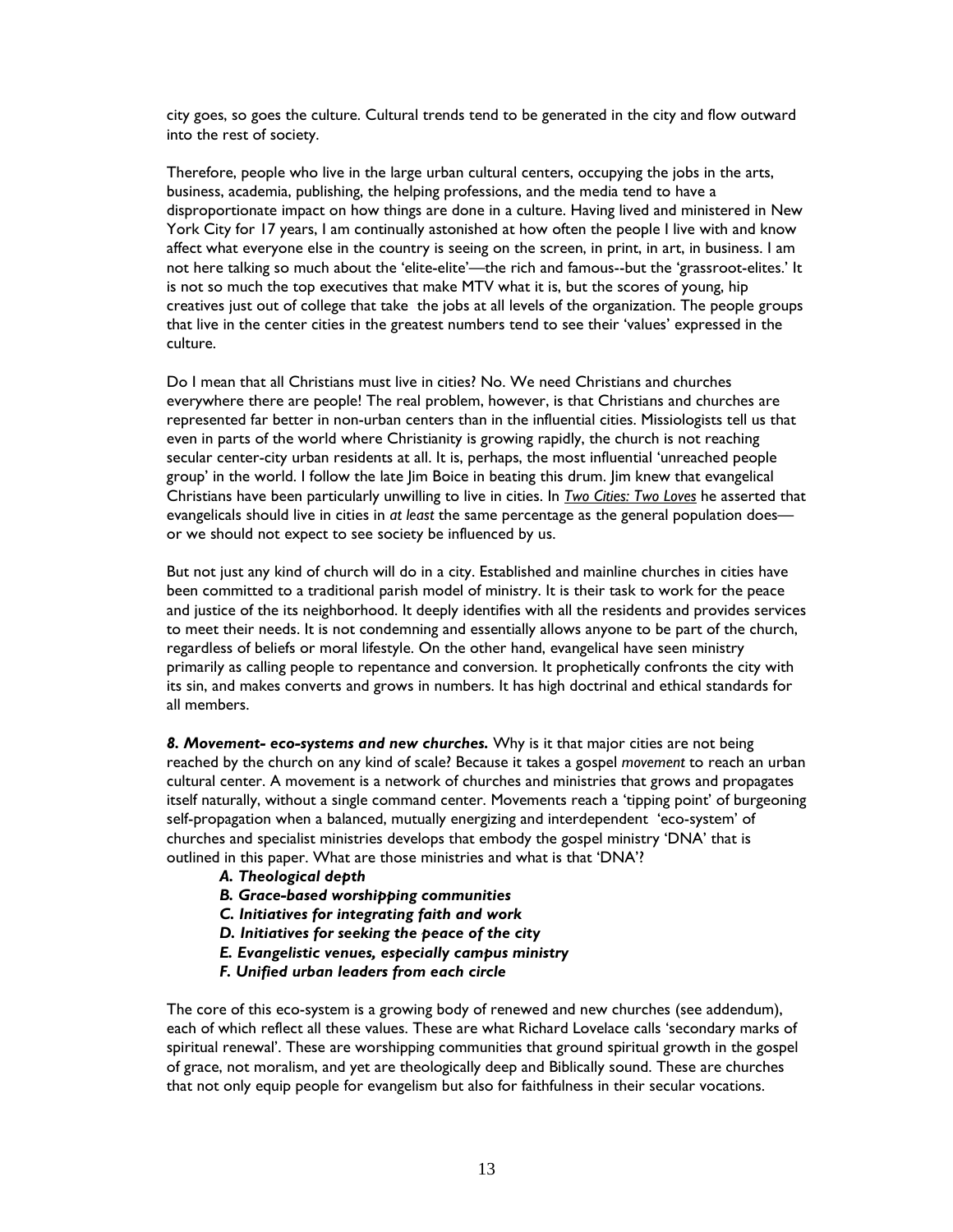These churches not only exist as warm, loving, strong communities, but they sacrificially serve the needs of their neighbors in the city who don't believe.

Nevertheless, the institutional church cannot by itself constitute the eco-system. Around this growing core of churches are specialty ministries that drill deep into the city and do things that the 'institutional church' cannot do as well and should not do. So for example, under 'theological depth' there should be both Christian schools for families and colleges and theological schools for leaders. Under initiatives for faith and work are dozens of new for-profit businesses set up by Christians committed to doing new ways of work in their field, as well as associations of believers in every field—arts, business, media, government, academia, etc—for fellowship and support. Under initiatives for peace of the city should be a dizzying array of non-profits and ministries that address virtually every neighborhood or needy population there is. Under 'evangelism' we mean specialty outreaches to new immigrant groups, or business men and women, or especially campus ministry. A vibrant campus ministry in a city supplies churches and the rest of the eco-system with a constant stream of new leaders who stay in the city, marry and raise their families, and work in ministry.

Finally, a healthy eco-system requires Christian business leaders, academics, theologians, pastors, and other leaders to know one another and regard one another without suspicion and 'turfconsciousness.' They need to think wholistically about their city and to find ways that various parts of the eco-system can work together more synergistically.

Many cities or regions today have 2 or 3 elements in place—that does not make an eco-system. You need them all. Some areas have all six, but 2-3 are very strong and 2-3 are very weak. Only when they are all strong and working together does the Body of Christ simply grown and expand organically. The Body is large and vital enough to always produce a variety of strong leaders who rise up and move things forward.

*New churches.* The kind of church that combines all these traits is rare. It is certainly possible to renew a church so it has this balanced 'DNA'. John Stott, at All Souls church in London in the 1950s, pioneered a kind of church that united a) vigorous gospel evangelism, b) concern for the needs of the neighborhood and the city, c) discipleship of people for the integration of their faith and their secular vocation, and d) a high regard for expository preaching and theology. Most churches tend to major in just one or at most two of these—either evangelism/church growth OR social justice issues OR arts and culture OR sound doctrine and exposition, and so on. All Souls and other traditional 'city-centre' churches (like Tenth Presbyterian in Philadelphia) in the last generation found ways of balancing these ministries and keeping them inter-dependent and inter-related.

The reality is that most churches cannot 'make the jump' to having this balance that enables them to participate in a transformative gospel eco-system. The best way to produce churches that have this kind of ministry is plant new ones that have the 'DNA' built in from the beginning. Why new churches? New churches reach the non-churched far more effectively than longer-existing churches. Dozens of studies confirm that the average new church will bring new people into the life of the Body of Christ at 6-8 times the rate of an older congregation of the same size. New churches also are crucial because a new church only requires outside, start-up funding at its beginning. Within a few years, it becomes the *source* of Christian giving to other ministries in the city. Finally, new churches are the best way to renew the existing churches of a city. Often the older congregations are too timid to try a particular approach, absolutely sure it would 'not work here'. But when the new church in town succeeds wildly with some new method, the other churches eventually take notice and get the courage to try it themselves.